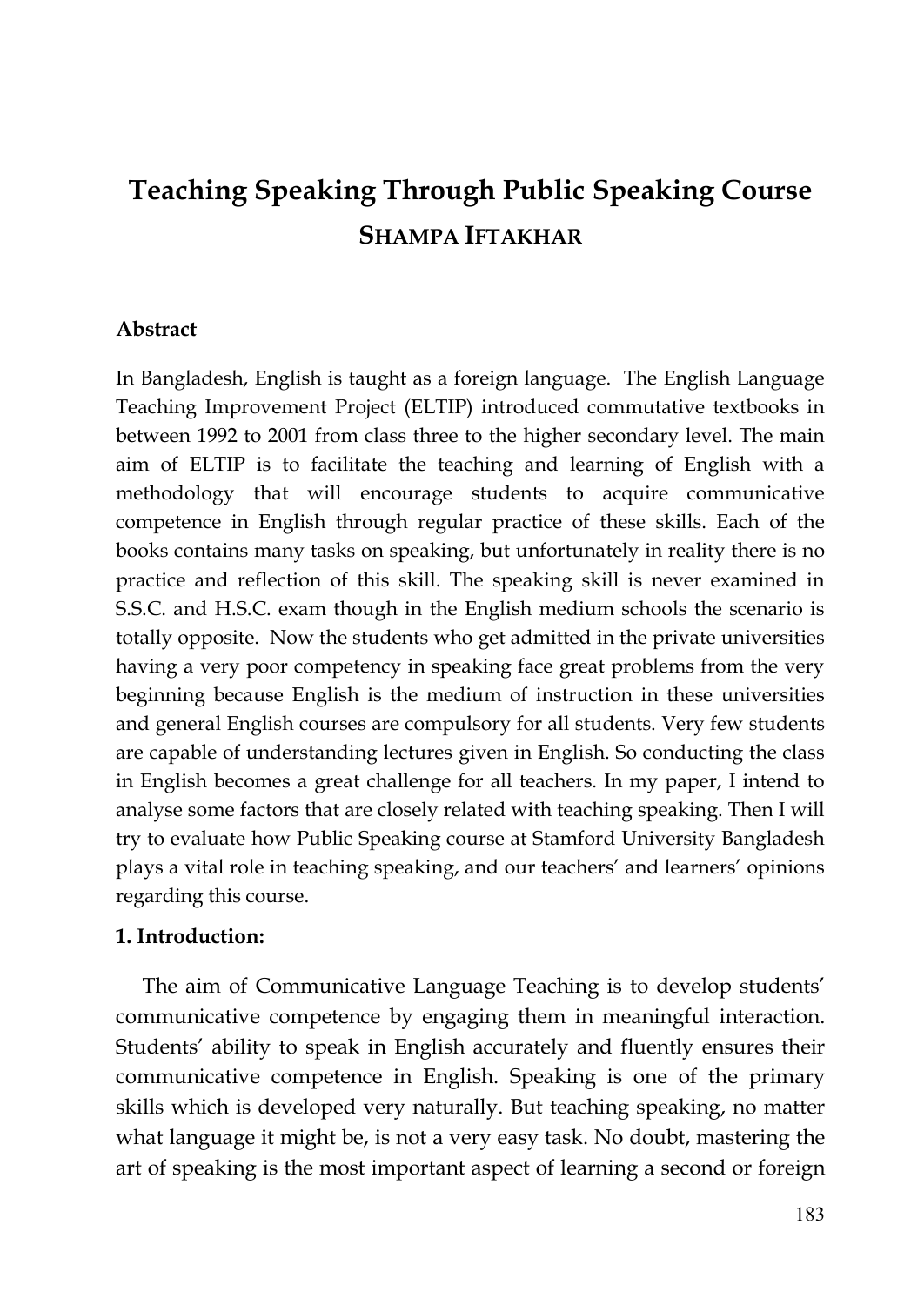language and success is measured in terms of the ability to carry out a conversation in that target language. As speaking is the most naturally accomplished of language feats, teaching speaking could be an opportunity, at the same time, it could be a threat. It gives us the chance to broaden the scope of and opportunity for speaking activities. On the other hand, teaching speaking demands us to teach and reinforce "correct" spoken language, rectifying habitual errors of speech. The former suggests an enlightened opportunity; the latter, is more of a threat.

# **2. What is speaking?**

According to Huebner (1960), "Speaking is a skill used by someone in daily life communication by much repetition; it primarily a neuromuscular and not an intellectual process. It consists of competence in sending and receiving messages" (p. 5). In psycholinguistic, speaking is a productive language skill.

# **2.1. Elements of good practice in speaking:**

For good English teaching, in his book, *The Literate Imagination* (1994), Harrison offers us a useful summary of the nature of oral English teaching. He mentions that learners need confidence and expertise in talk so that they can:

- listen to, convey and share ideas and feeling
- listen to, convey and share information
- understand, convey and share the story of their own or others
- listen to, present defend and interrogate points of view;
- consider questions, raise questions, work towards answers;
- understand accounts of processes, be able to describe and evaluate processes;
- be sensitive(as listener and as speaker) to appropriate tone and rhythms of voice – for example, sometimes reflective and exploratory, at other times assertive and persuasive;
- be aware (as listener and as speaker) of the need for clear expression;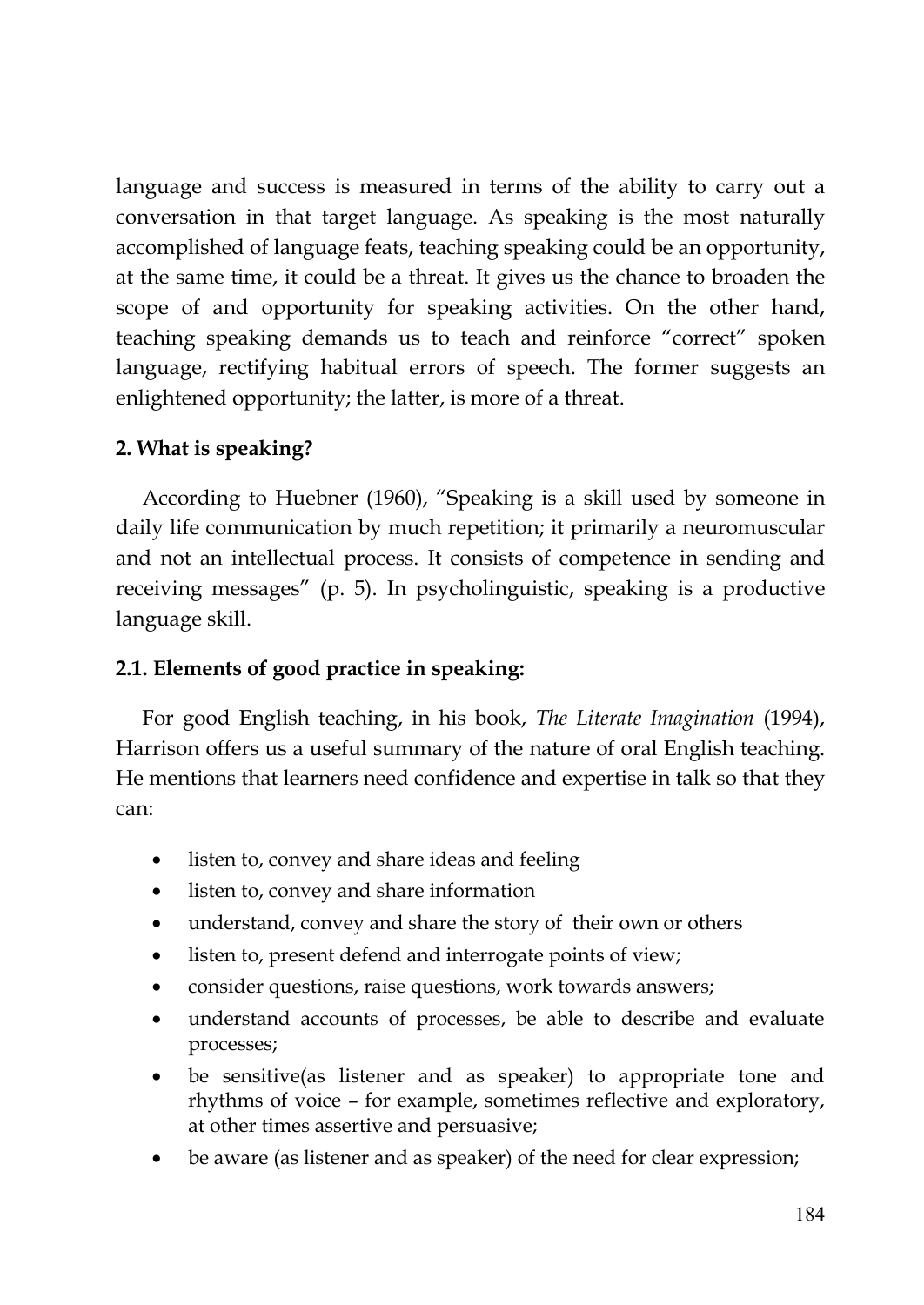- know when to be tolerant, when to support and when to challenge in talk with others;
- be confident in providing a personal presence in talking, without letting self-consciousness intrude on what you want to say – and accept the personal presence of others, while respecting what they have to say (rather than how they say it). (p.135)

This list reflects a holistic and exhaustive view of the nature of speaking and listening in the English classroom with both subtlety and rigour.

# **2.3. Role of the Audience:**

The role of audience for talk is a vital one. It is an active role too, for the audience provides the other half of the speaking and listening combination. To fulfil the full range of oral possibilities alluded to above, pupils should be given every opportunity to experience a variety of audience involving:

- their classmates, as a whole class or as individuals or small groups;
- other pupils of different ages and interests;
- pupils from different schools, particularly cross-phase partnership schools;
- teachers-and not only their English teacher, if feasible opportunities can be found;
- other adults from different walks of life with particularly relevant interests;
- imagined audiences through role-play and media-based oral projects;
- real audiences through the media of audio-and video-taping; and even, as the facility becomes more widely available, videoconferencing.

# **2.4. Role of the Teacher:**

In teaching speaking, the English teacher's own role is crucial. Harmer (2001), in his book, *The Practice of English Language Teaching,* points out three different roles that the teacher needs to play to get students speak fluently.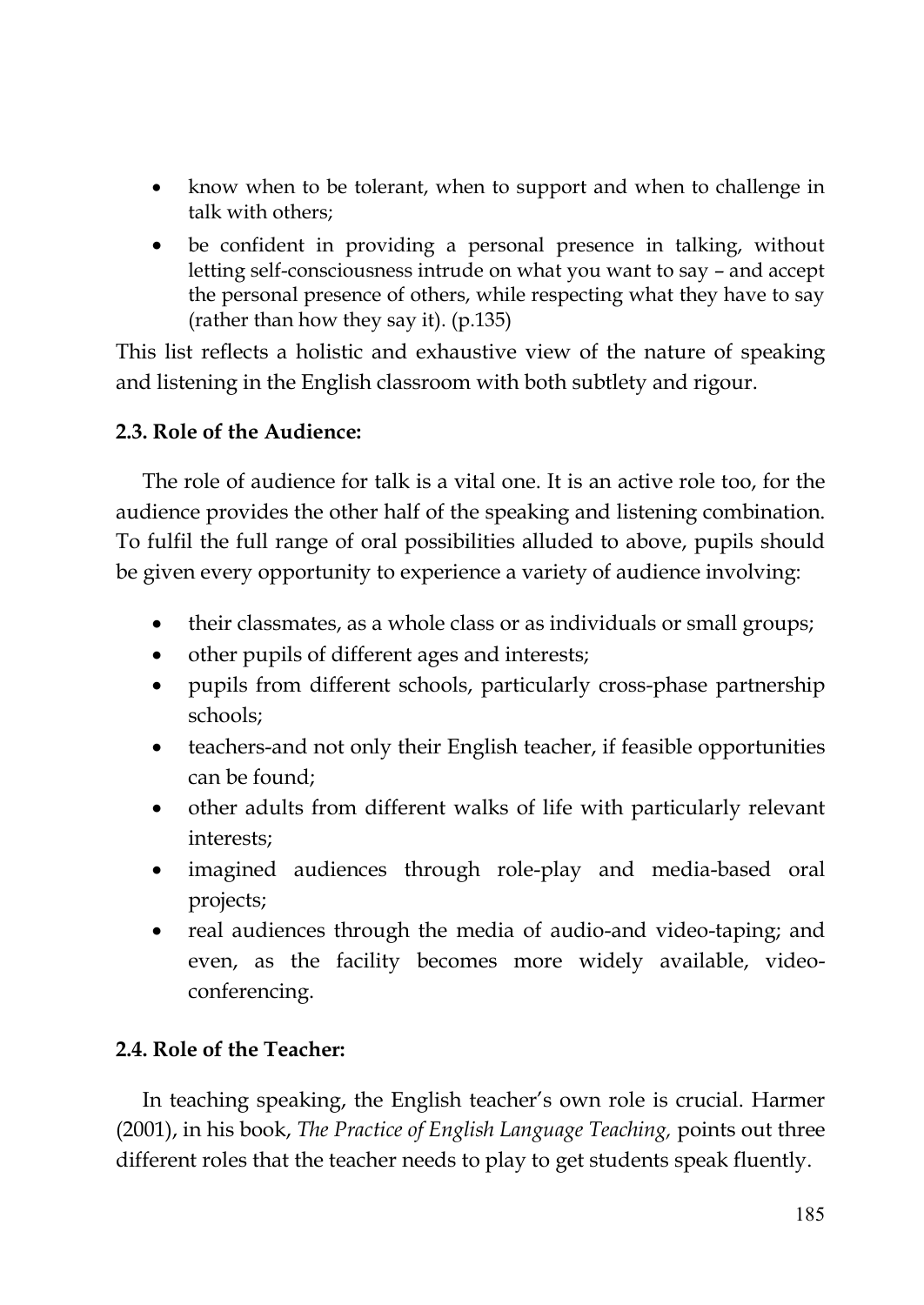#### **2.4.1. Prompter:**

Sometimes while speaking student might get lost i.e. they are not able to say what to say next. "Sometimes, when students are involved in a roleplay activity, for example, they lose the thread of what is going on, or they are 'lost for words' (i.e. they might still have the thread but be unable to proceed productively for lack of vocabulary). They may not be quite sure how to proceed." (Harmer, 2001, p. 60). In such situation, it is very natural that the teacher wants to help the students. However, as the teacher is very keen to encourage the students to think creatively rather than have them hang on teacher's every word, he or she does not want to take charge. Thus a teacher occasionally offers words or phrases suggesting what might come next.

Interestingly, in this situation students prefer to use mother-tongue. But the teacher has to prompt him or her in monolingual groups to speak in English. When the teacher prompts, she or he needs to do it 'sensitively and encouragingly'. Then the student will able to overcome their nervousness.

#### **2.4.2**. **Participant:**

When the students present a speech through group-discussion or roleplay, the teacher traditionally listens to them carefully. At the end of the activity, the teacher gives feedback. But at times a teacher also participates in these activities. Harmer (2001) mentions that by participating the teachers 'can prompt covertly, introduce new information to help the activity along, ensure continuing student engagement, and generally maintain a creative atmosphere' (p.276). Here, a teacher should not participate too much as he or she might dominate the speaking and the whole class might give full concentration to that teacher's speaking.

#### **2.4.3. Feedback Provider:**

The teacher should give feedback in his students' speaking activities. In this regard, the teacher must avoid over-correction. A helpful and gentle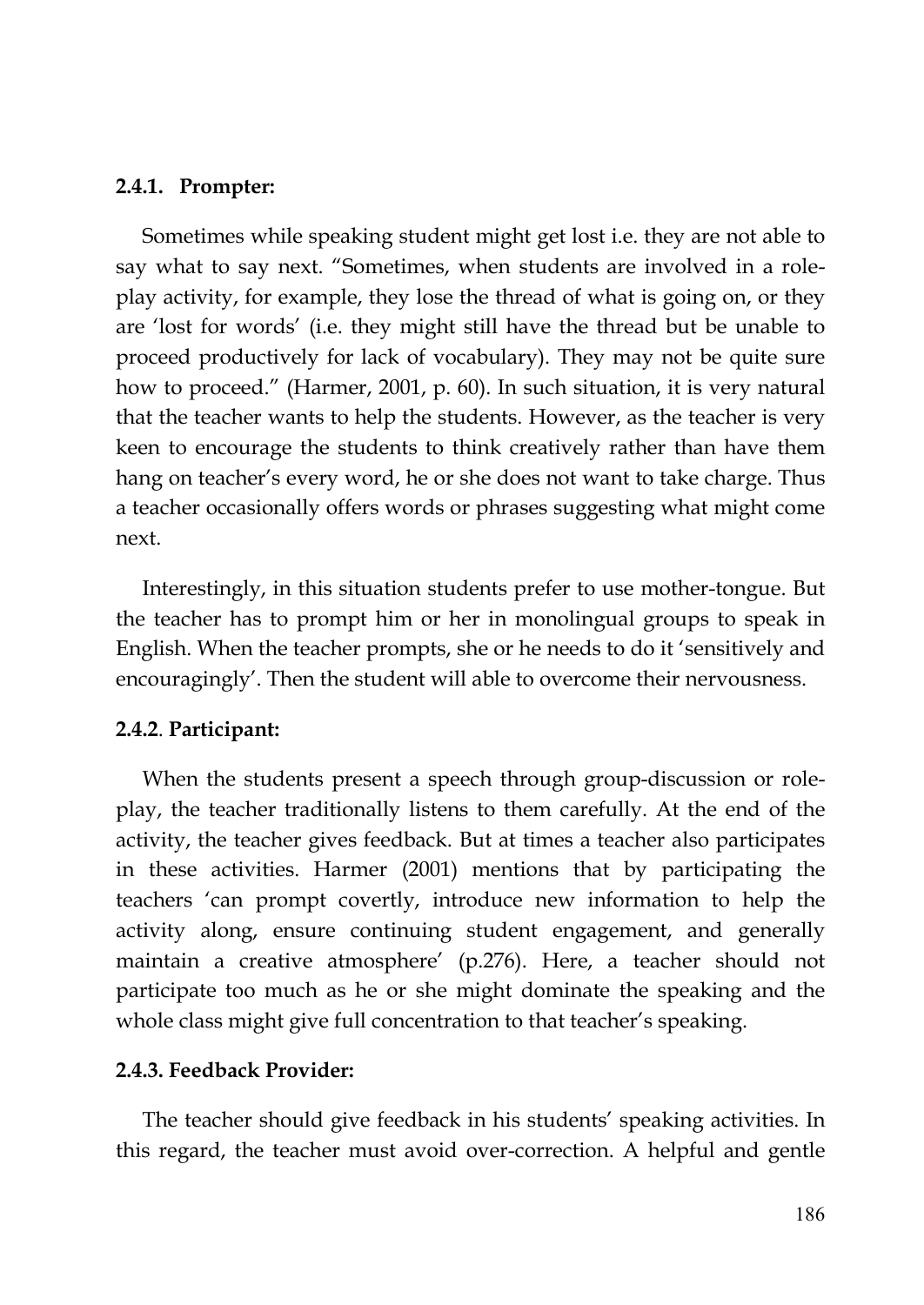correction can make the students confident and it 'may get students out of difficult misunderstanding and hesitations' (Harmer, 1997, p. 276). The methodologist Lynch (1997) argues that the students learn many things from the problems that they face while speaking. The teacher can provide them with some of the words or phrases necessary to help them negotiate a way out of their communicative impasses. The success of a teacher as a feedback provider depends on how and when feedback is given. When teachers get involved, not only to correct but also to supply alternative modes of expression to help students, they remove the need to negotiate meaning, and thus they may deny students a learning opportunity. Although in such situations teacher's involvement may sometimes be necessary, it is unfortunate too. In Lynch's (1997) words, "the best answer is to the question of when to intervene in learner talk is: as late as possible" (p. 324). In short, the success of the teacher's role as a feedback provider depends on his or her tact and the appropriateness of the feedback we give in the particular speaking activities.

# **2.5. Learners' Safeguards:**

Harrison (1994) recommends the following safeguards on behalf of the learners:

- Encourage flexibility among all speakers, in mediating between non-standard (usually colloquial) and standard (usually written) forms of mother tongue.
- Empower all speakers to range over the whole universe of discourse-intellectual and affective
- Encourage a full sense of ownership of all the versions of language that may be required by speakers
- Instil confidence in the use of these versions of language
- Encourage respect for the variant versions of language that may be used by other individuals and other communities, for their particular needs. (p. 239)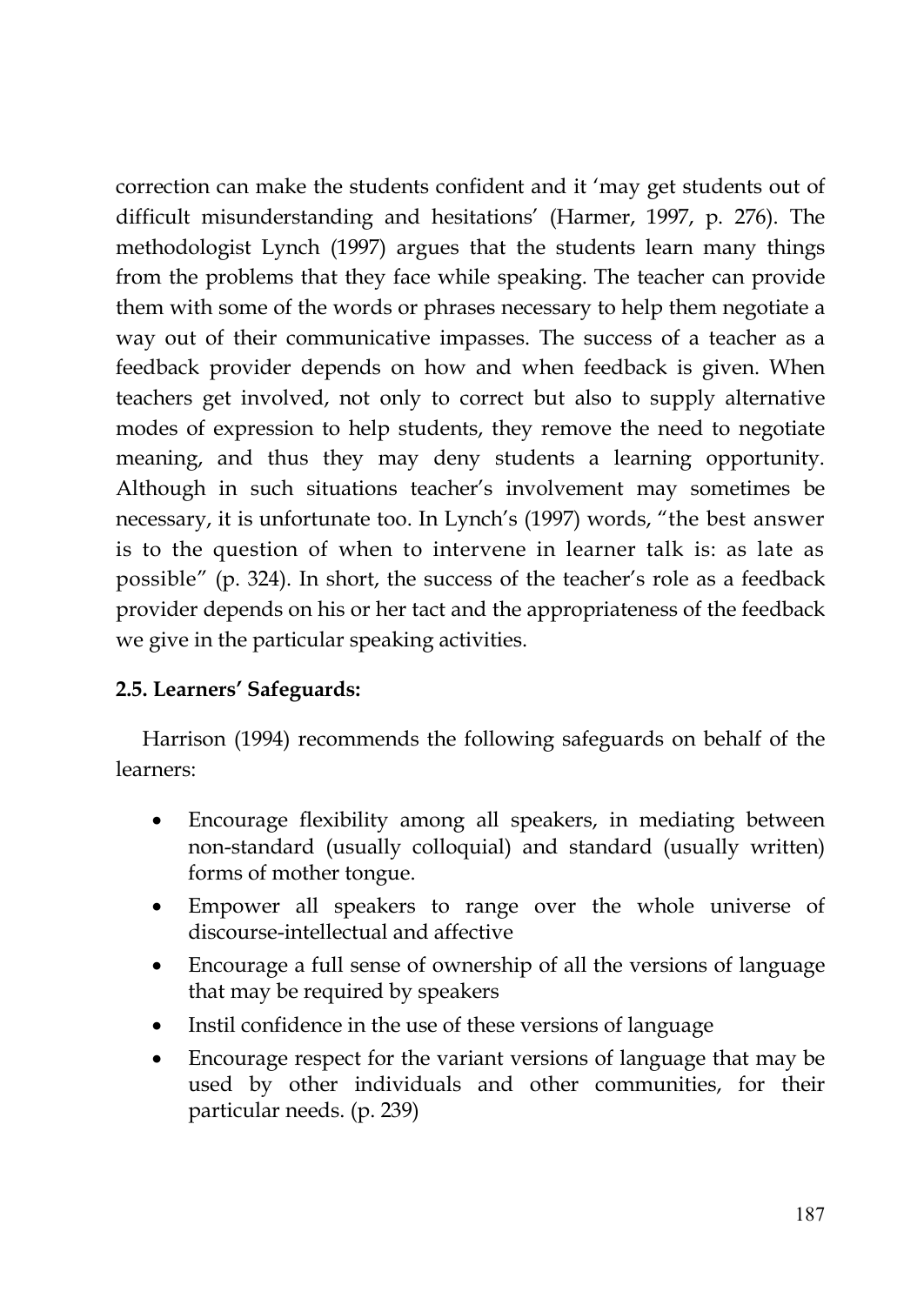# **2.6. Relation between Speaking and Listening**:

An English teacher encourages the students and gives stimulation to speak in the classroom. Here the relation between listening and speaking is a vital issue. A teacher must listen very attentively and sympathetically as this kind of attentive and sympathetic listening is the key to a great deal of effective speaking teaching. An English teacher should guide the students that speaking should be spontaneous, no matter on what topic they are talking. Regarding this, a teacher can actively encourage the drafting of the oral work. Lucas (2001) also supports this view and suggests that preparation is must for speaking activities. Though learning to speak is largely a natural process, the English teacher needs to understand that oral drafting may well be most apt in different types of planned performance, and the potential and power of the voice to celebrate and accomplish should never be under-estimated or under-taught. Students might consider the following facts in their oral draft:

- alteration and adaptation of the spoken content;
- increased sophistication of delivery
- greater awareness of the specific audience in mind;
- the objective of speaking activities, i.e. whether they take part in speaking to inform, to persuade or to entertain.

# **2.7. Speaking Activities:**

Development of speaking activities requires the use of some activities which can be categorized in three most commonly used organizational forms: Whole-class teaching, Group –work and Pair work.

# **2.7.1. Whole-class teaching**:

In a research, Richards and Lockhart (1999) mentions that in whole-class teaching the teacher leads the whole-class through a learning task. Harmer (1992) named the whole-class teaching as 'lockstep method' and mentions,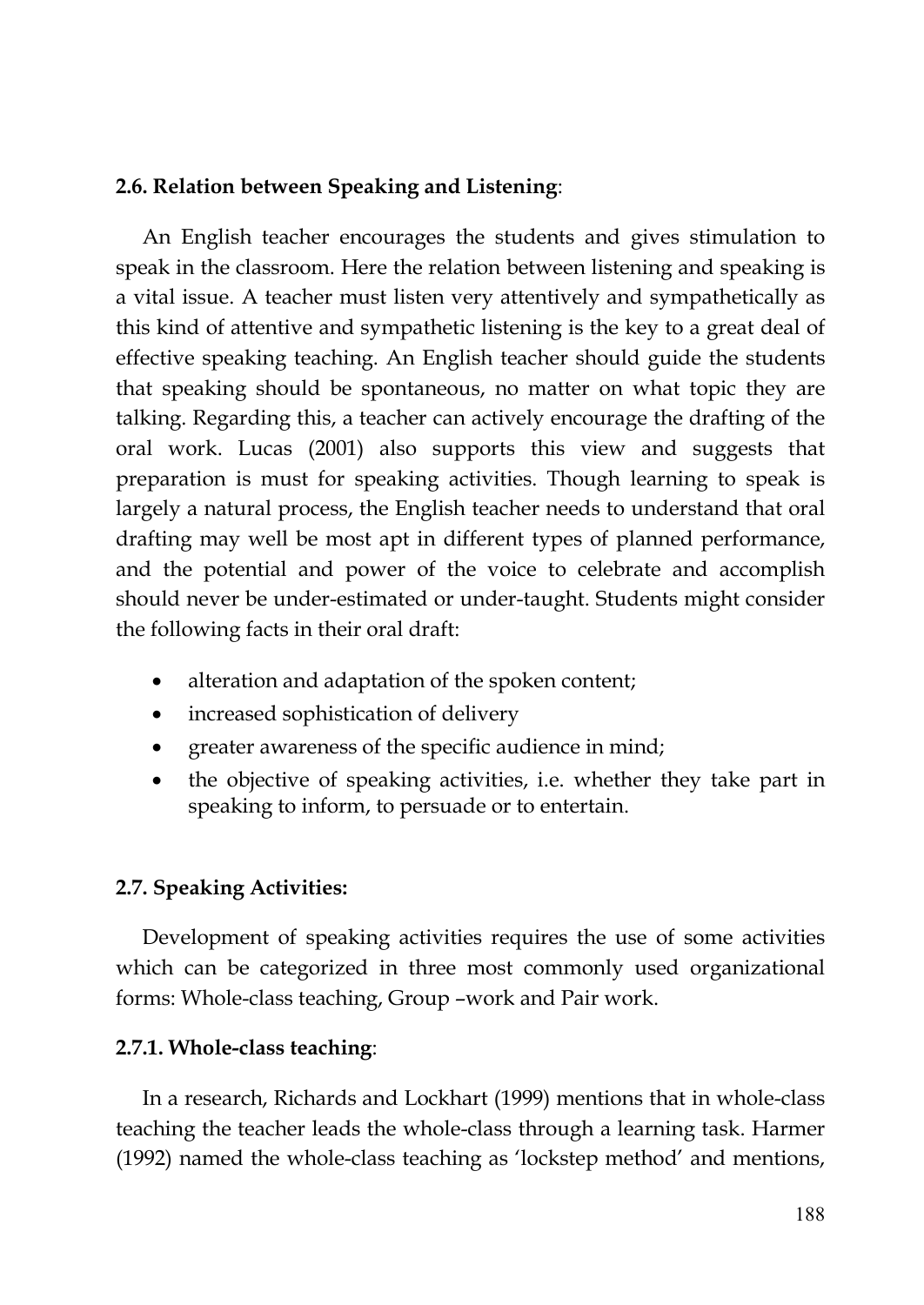"Lockstep is the class grouping where all the students are working with the teacher , where all the students are 'locked into' the same rhythm and pace, the same activity . . . where a teacher-controlled session is taking place"(p. 243).

# **2.7.2. Group-work:**

In group work, the teacher divides the class into small groups to work together (usually four or five students in each group). "As in pair work, all the groups work at the same time" (Doff, 1991, p. 138). Ur (1991) agrees that group work provides some learners with confidence and courage. "Students who are shy of speaking in front of the whole class, or to the teacher, often find it much easier to express themselves in front of a small group of their peers" ( Ur, 1991, p.7). Richards and Lockhart (1999) say that group work is likely to increase the amount of student participation in the class and promote collaboration among learners. Here learners' role is more active and the teacher cannot dominate the class.

#### **2.7.3. Pair work:**

"In pair work, the teacher divides the whole class into pairs. Every student works with his or her partner, and all the pairs work at the same time" (Byrne, 1991, p. 137). Byrne (1991) finds that this speaking activity facilitates learners' independence. He considers pair work as an interaction similar to real-life language use. "They [learners] can face and talk directly to one another, so it is much closer to the way we [people] use language outside the classroom."(Byrne, 1991, p. 31)

# **3. 'Public Speaking' Course:**

At Stamford University Bangladesh, 'Public Speaking' course is offered where students are prepared to give speeches in the class. In the course outline it is mentioned that this course is primarily designed to provide both theory and the opportunity for understanding and improving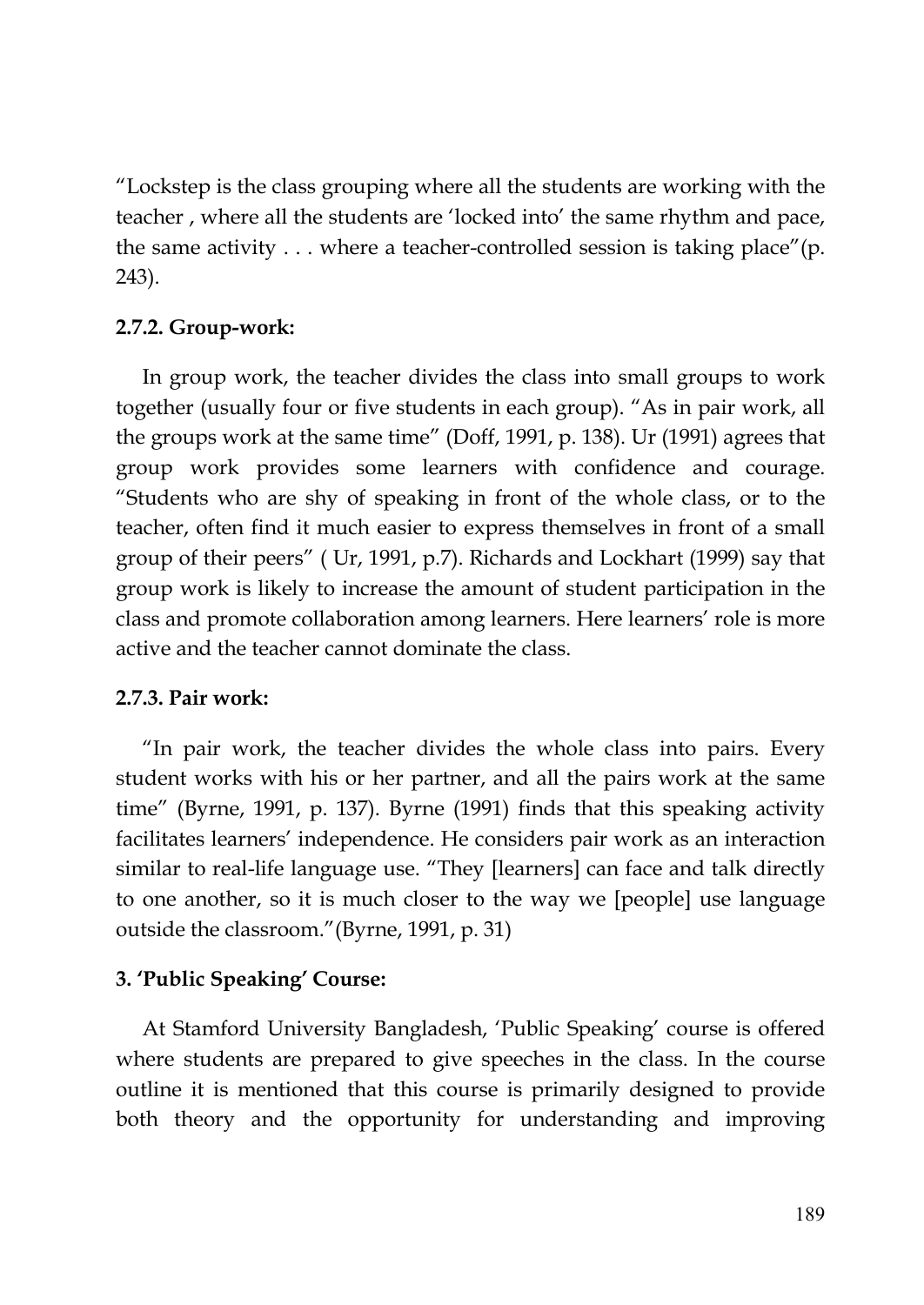communication skills in public and professional speaking situations. The objectives of this course are:

- To become an informed consumer and critic of public speaking messages
- To gain an understanding of the theory and underlying principles of effective public speaking
- To gain an understanding of the importance of the techniques for adapting messages to a variety of audience and occasions
- To demonstrate an ability to prepare and deliver effective speeches
- To improve skills in critical listening and thinking

In brief, we can say this course will help the student to be a good and fluent speaker and presenter,

- by producing the English speech sounds and sounds patterns,
- by organizing their thoughts in a meaningful and logical sequence quickly and confidently with some appropriate words and sentences according to the proper social setting, audience, situation and subject matter.

In 'Public Speaking', all the above mentioned speaking activities are used. At Stamford, students are supposed to prepare and present Self introductory, Impromptu, Role Play, Informative and Persuasive speech.

# **4. Methodology:**

This study focused on the two aspects of teaching speaking through Public speaking course in the class. One aspect is how far this course is helpful and what are the basic challenges our teachers face in this course. Another one is the students' response to the speaking class and different presentations though their speaking skill is never justified or tested before.

This study followed 'Typical Case Sampling' which is a type of purposive sampling, suggested by Wiersma & Jurs (2005) in their book *Research Methods in Education: An Introduction*.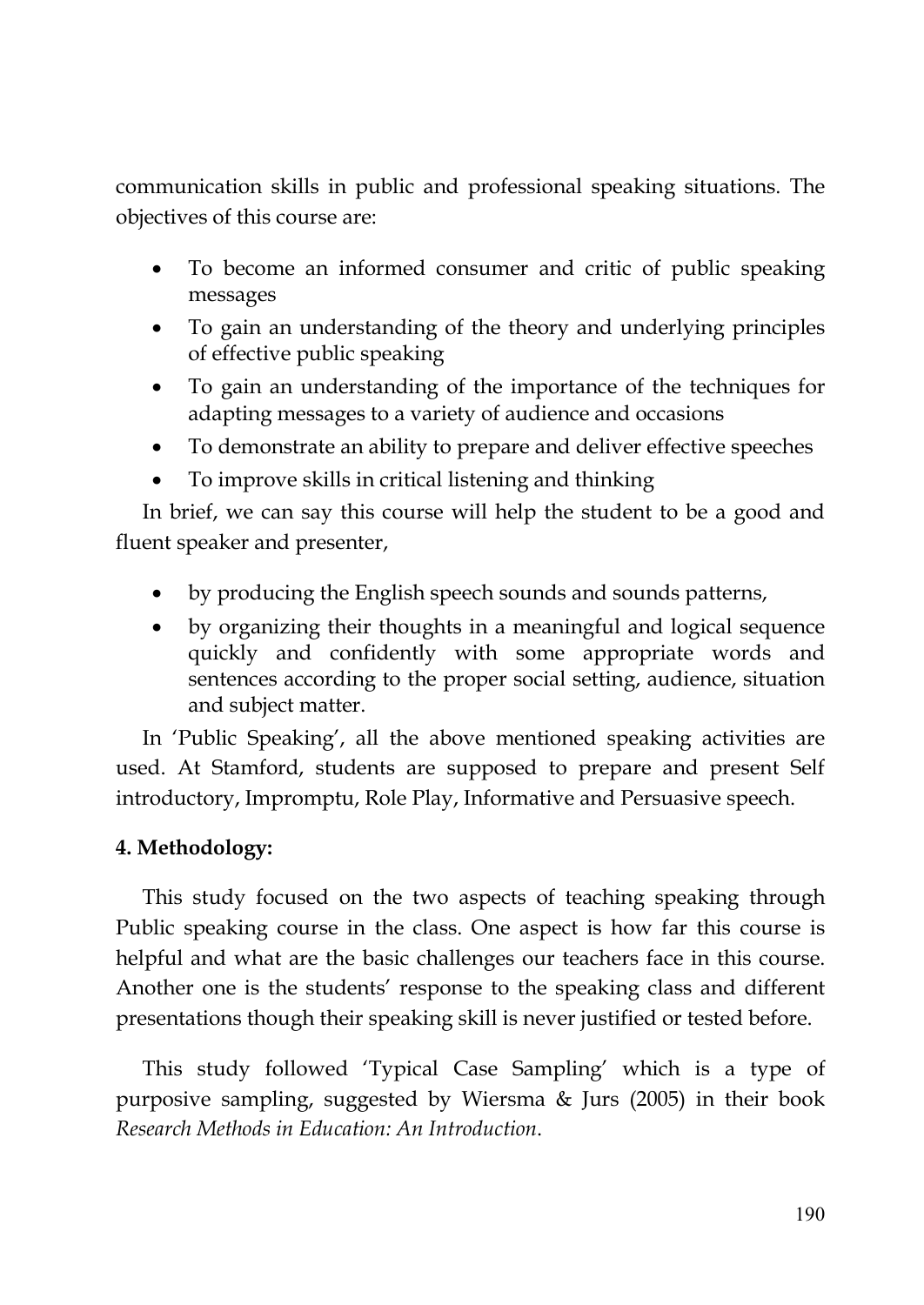I collected my data from March 2012 to first week of July 2012. The participants were teachers and students of Stamford University. The interviews were conducted with six teachers: four females and two males. All of them are university graduate and at present they are taking 'Public Speaking' course in different programs. They were assigned to conduct the same course previously. Three of respective teachers are from Jahangir Nagar University, two from Dhaka University and one from National University. They have been teaching at Stamford University for more than 4 years, i.e. they are all experienced. All the names of the participants are kept anonymous as it may raise ethical questions.

35 students were selected from the Department of Law and Journalism, 15 students from Journalism and 20 students from Law. They were all in the same age group. They completed their S.S.C. and H.S.C. from the different schools of Dhaka, Khulna, Barisal and Chittagong. Before taking 'Public Speaking', they completed 'English Fundamental' and 'English Composition'.

In this study, data were collected through interviews, observations and documents analysis. The interviews followed 'structured' format where detailed one-to one interview of the students and teachers were conducted. In total, 35 students and 6 teachers were interviewed. There were interview questions out the facts as well as the attitudes and opinions of students and teachers. There were different interview questions for teachers and students (See Appendix A, B).

The second tool that was used for the study was observation. A total of 36 classes were observed in the department of Law and Journalism to find out the basic problems in speaking and also to examine the specific facilities provided by the university. Students' comments and attitudes as an audience were also observed keenly at the time when their classmates presenting a speech in a group or alone. Some documents, such as, course outline and examination questions were also examined.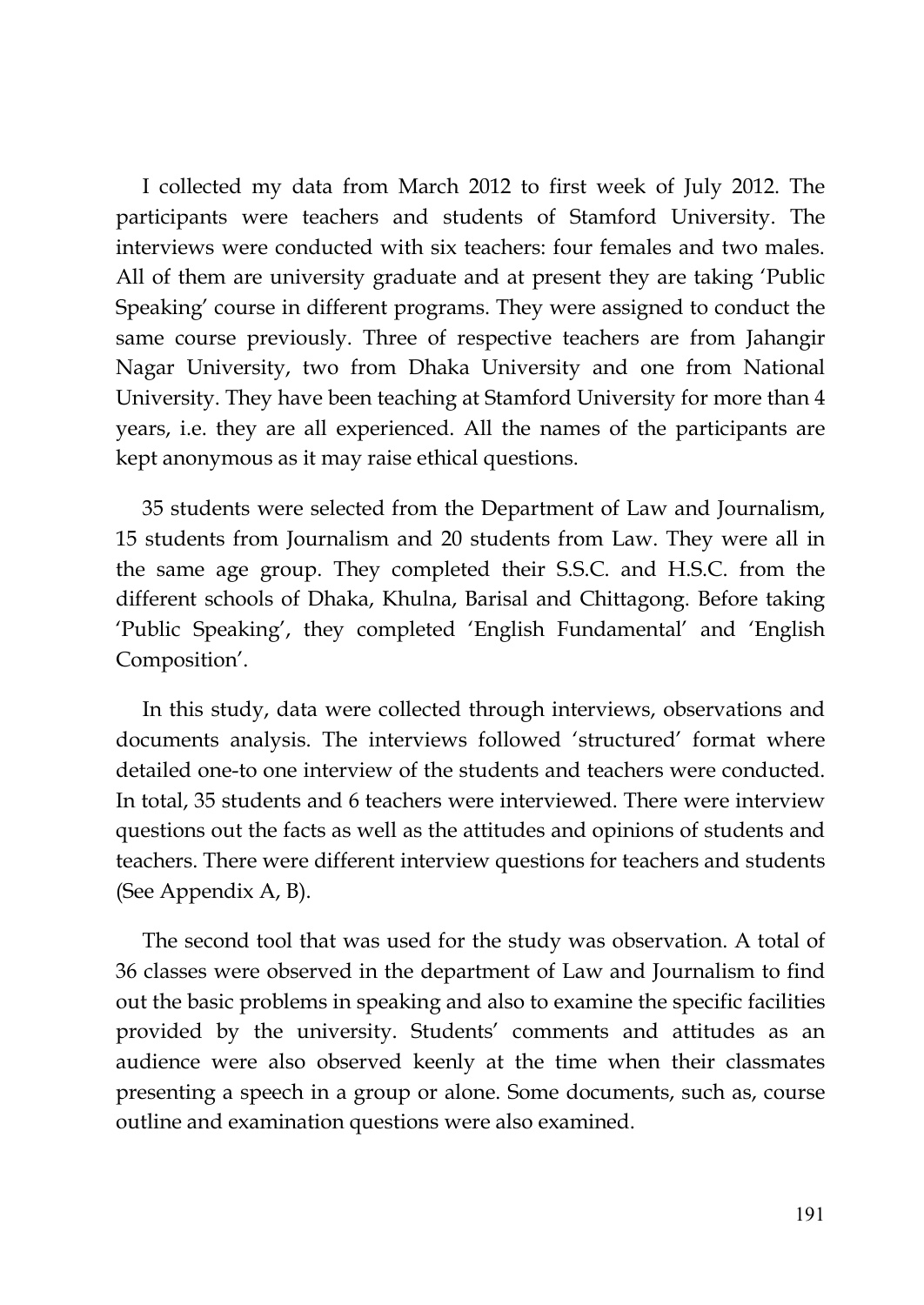#### **5. Findings:**

From the teachers' and students' points of views the findings are noted. Their salient opinions regarding teaching speaking through Public Speaking course can be divided in two categories. Moreover some of the findings are noted after observing the classes and analysing the documents. These are described below.

#### **5.1. Teachers' Perspective:**

Our teachers agree that students should talk most in the speaking class. But in reality, teachers have to talk most of the time to describe theories or chapters from the required text books on Public Speaking.

Our students are not confident and feel shy to talk. It is true that they are not fluent and at the same time, they can understand that they make many mistakes in almost all components of speaking i.e. grammar, vocabulary, accent, and pronunciation. Interestingly, when talking in English, despite these problems, they care for perfection. In such cases, when a teacher points out the basic problems in their speaking, they prefer to keep silent rather than talking.

Four of our teachers mention that our students' level of English language differs from department to department. For example, they agree the students of English department can easily express anything in English. At least, they are not nervous while speaking. Their level of English language is also better. Basically, students of Civil, Computer Science and Engineering, EEE, Pharmacy, Microbiology, and Journalism have a good command over English language whereas students of LLB, Film and Media are comparatively weak. Some BBA batches were excellent but most of cases they were average. Two teachers pointed out that the level of English language is average in all departments.

All of our participants agree that Public Speaking course is very helpful to overcome students' basic problems in speaking skill. Here students'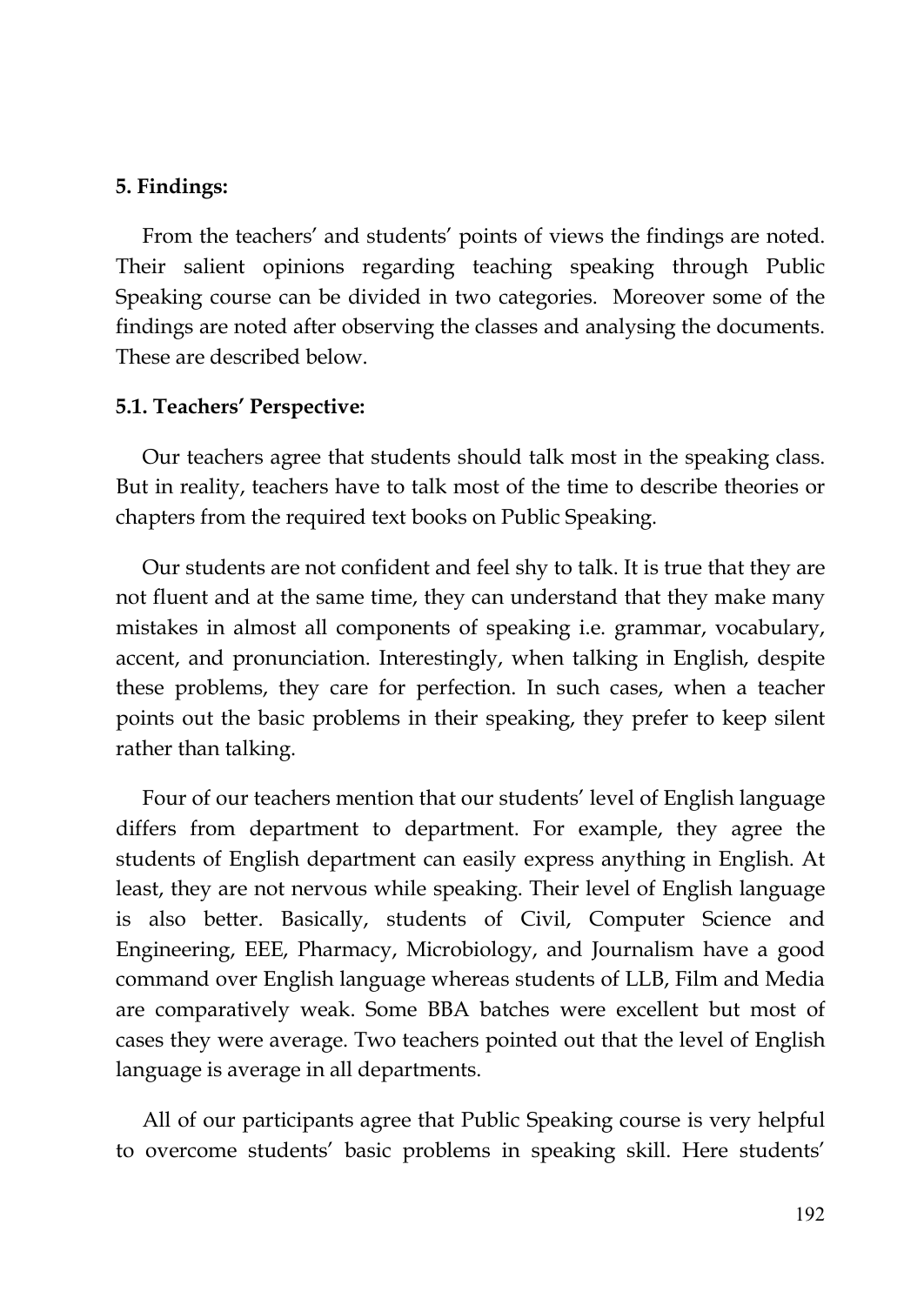outlook to Public Speaking course is noteworthy. In most of the cases, they consider this course as a language course like English Fundamental or Composition. Moreover, they have no ideas or experiences in speaking before an audience. So when they are exposed to a speaking class, they usually take 1 to 2 months to cope up with the new context. By this time, Mid-term examinations knock, and they get confused and are concerned more about passing exams. The problem becomes more complicated in case of other departments where faculties, along with the students, treat this course as a language course.

Students' single classroom presentation on 'Self-Introductory' and group presentation on 'Delivery' were examined. Various problems in the field of grammar, fluency, pronunciation, vocabulary, posture, and logical development of the ideas were identified.

The teachers agree that large class is a big a problem for an effective public speaking class. At Stamford, our teachers meet the public speaking class containing 30-35 students in average. But two classes in a week are not enough to describe the theories and to take presentation of a large class. Here, the duration of class is 1 hour and 15 minutes. Within this time, a teacher is supposed to perform some other routine works such as, roll call, answering different enquiries. So if in a presentation class, a student is given 5 minutes for speaking, a teacher needs 5 minutes more for questionanswer session and feedback. Ultimately, a total of 22 classes is not enough for this course. Moreover, the students are not categorized according to their level of English knowledge.

Two teachers find no problem in course design. The course design is thoughtful and effective. Four teachers find the course design faulty and they feel there is a scope to develop it. Taking six presentations is really a tough job. To one teacher the title 'Public Speaking' is a problem. Our students' background is very poor so they can not digest the title. Besides, all they need is spoken English, informal discussion with pair-work and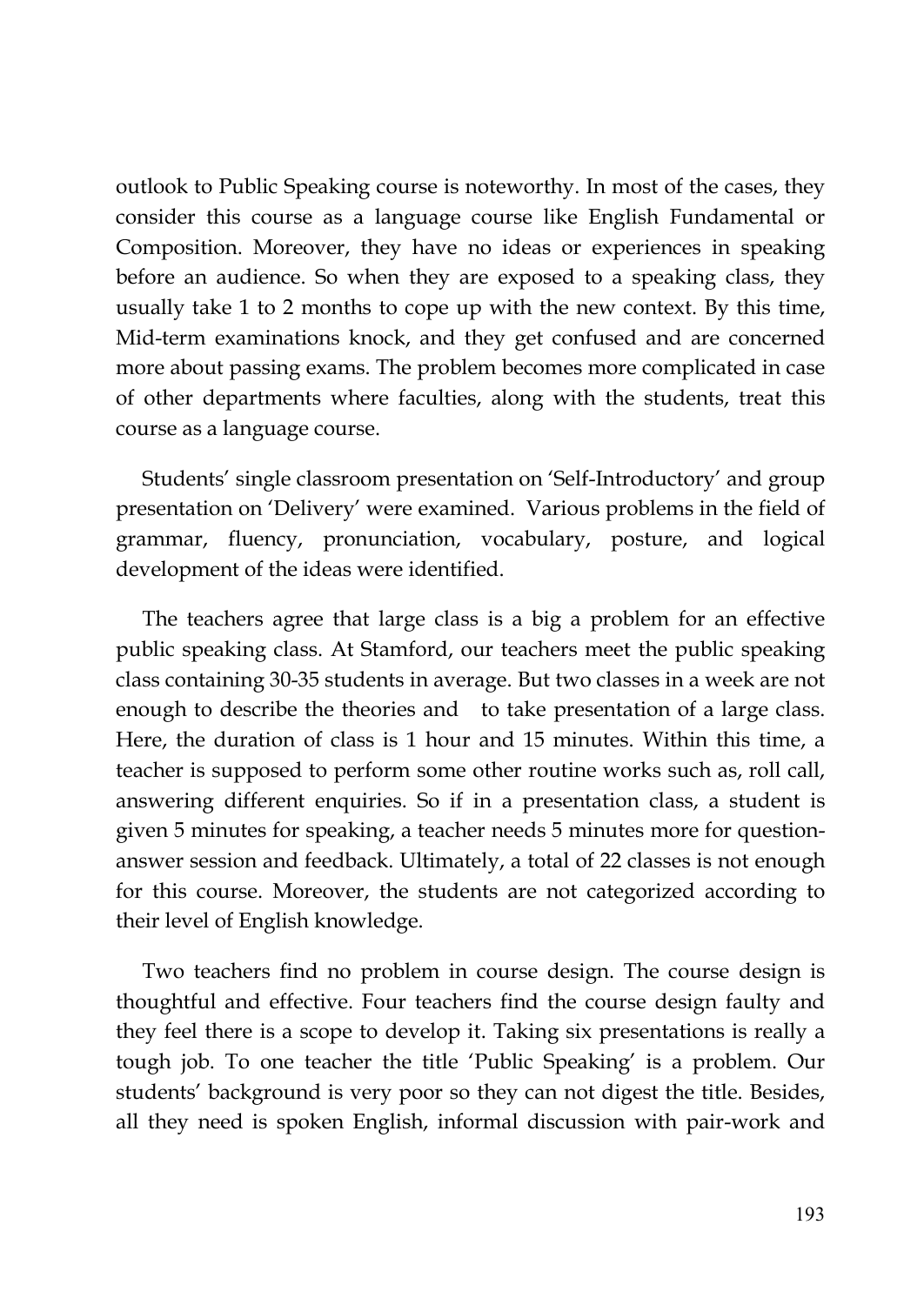group discussion. But here the title sounds very formal and it is really intimidating for them.

Regarding the physical setting of the class room, our participants find no problem. In every classroom, tables and chairs are arranged in rows. As the furniture are not fixed to the floor, they could be easily moved and arranged in group work, pair work or in face-to- face interaction. But logistic supports are very poor here. Sometimes multimedia, speaker, and OHP (Over Head Projector) are not available. In addition, interference occurs frequently for load-shedding.

All participants encourage students in many ways to develop their speaking skill. One teacher suggests them to watch anything that interests them expect English news. The main reasons are: i) they might be unable to relate the news with their ideas and ii) technical languages used in the news might not be understood by them. Most of our teachers suggest to watch Star movies, English Cartoon channel, National Geography without Bangla dabbing and English sub-titles. One teacher suggests to watch *Friends* in Star World as she thinks it is extremely helpful to improve their spoken English. Another teacher suggests to spend at least one hour per day in speaking English in a group.

Our respective teachers identify the major reasons for students' poor skill in speaking. All teachers agree that speaking is ignored from the primary school; English classes are conducted in Bangla from primary level. Teachers themselves lack an extensive exposure to spoken English. Both students and teachers never require to listen and to speak English much for everyday conversation. More seriously, teachers receive no training before recruitment. One participant also mentions that some of Bangla TV serials have a great impact on students' speaking where directors intentionally use incorrect English with a weird accent and pronunciation. As a viewer, the students' adopt the peculiar accent and pronunciation which is a very common trend within this age group. This tendency, in the long run,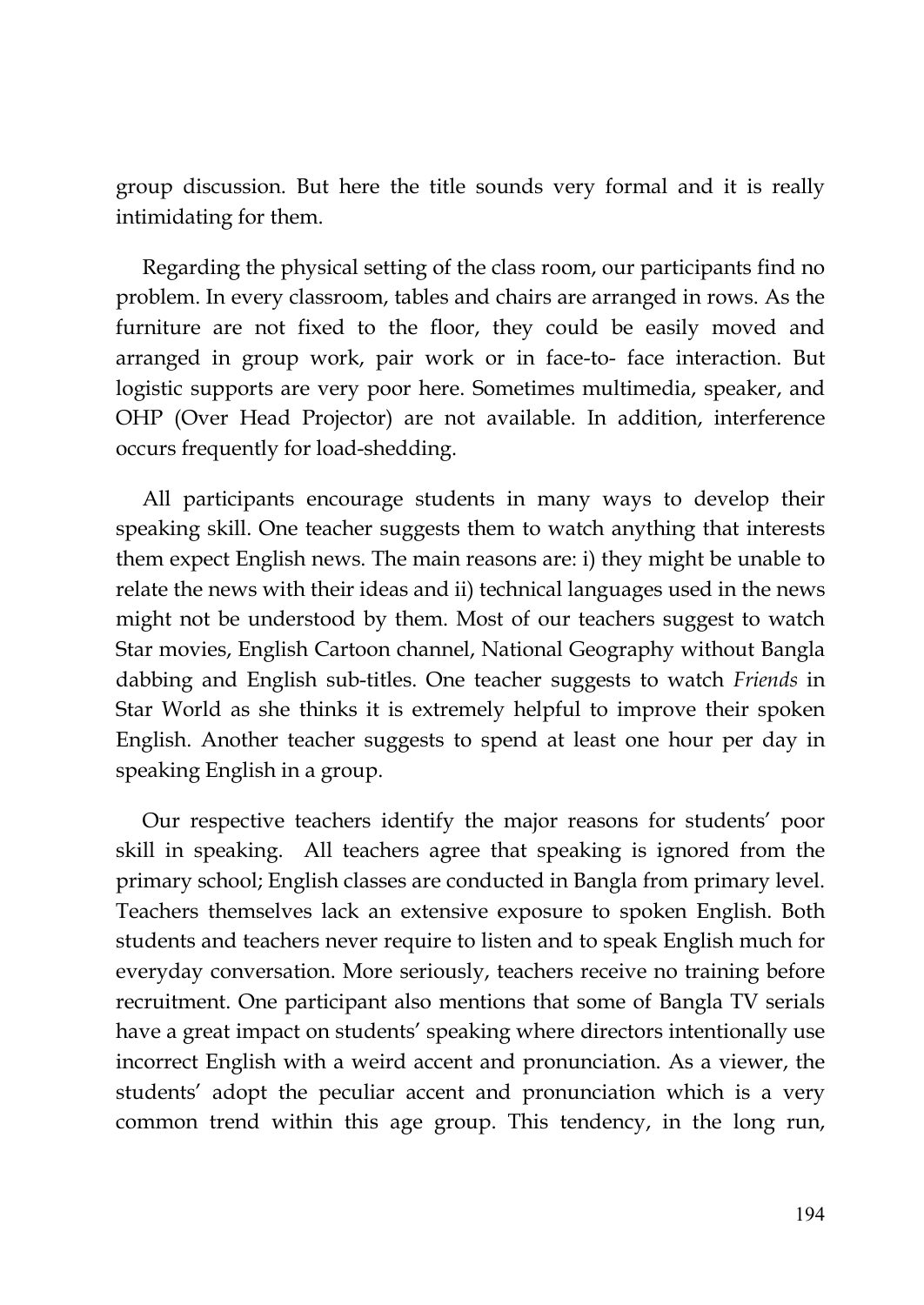deteriorates students' proficiency in speaking and the standard of English, too.

To remove the basic problems of speaking, all agree that English classes must be conducted in English from the primary levels. Exam system should be reset so that from S.S.C and H.S.C, students' speaking skill can be assessed. All faculties are suggested to take class in English. Bangla should be avoided even in the counselling hours. Faculties must allow students' to speak freely in English no matter how many mistakes they might make. Then exam scripts of all programs must be checked pointing out all grammatical errors. If errors are pointed out and corrected, the students would be careful in writing next. Consequently, it would help him to avoid mistakes in speaking, too. All officials must use English. In such a way, it would be possible to create a better speaking environment. One participant recommends to introduce an advance course on Public Speaking.

#### **5.2. Students' Perspective:**

All students agree that they are having the same problem in speaking. While speaking in English, they feel very nervous. They had no previous experience of speaking in English in the class or outside the class in the Secondary and Higher Secondary levels. My students of Journalism mentioned that in their 2nd semester they presented a PowerPoint presentation on Computer Fundamental. There they just read from the slides though the course teacher asked them to discuss the points too. All of them also agree that their vocabulary is so poor that they get confused what to say. They are poor at grammar too. In Secondary and Higher Secondary, they had English as a compulsory subject. Their texts were prescribed from NCTB (National Curriculum Text Board). But the teacher conducted classes in Bangla. Only five students out of fifty (four from different schools of Dhaka and one from Khulna) informed that their English teachers at college conducted English classes in English.

Regarding the problem of Public Speaking course they mentioned that one semester is not enough to develop the speaking skill as this skill was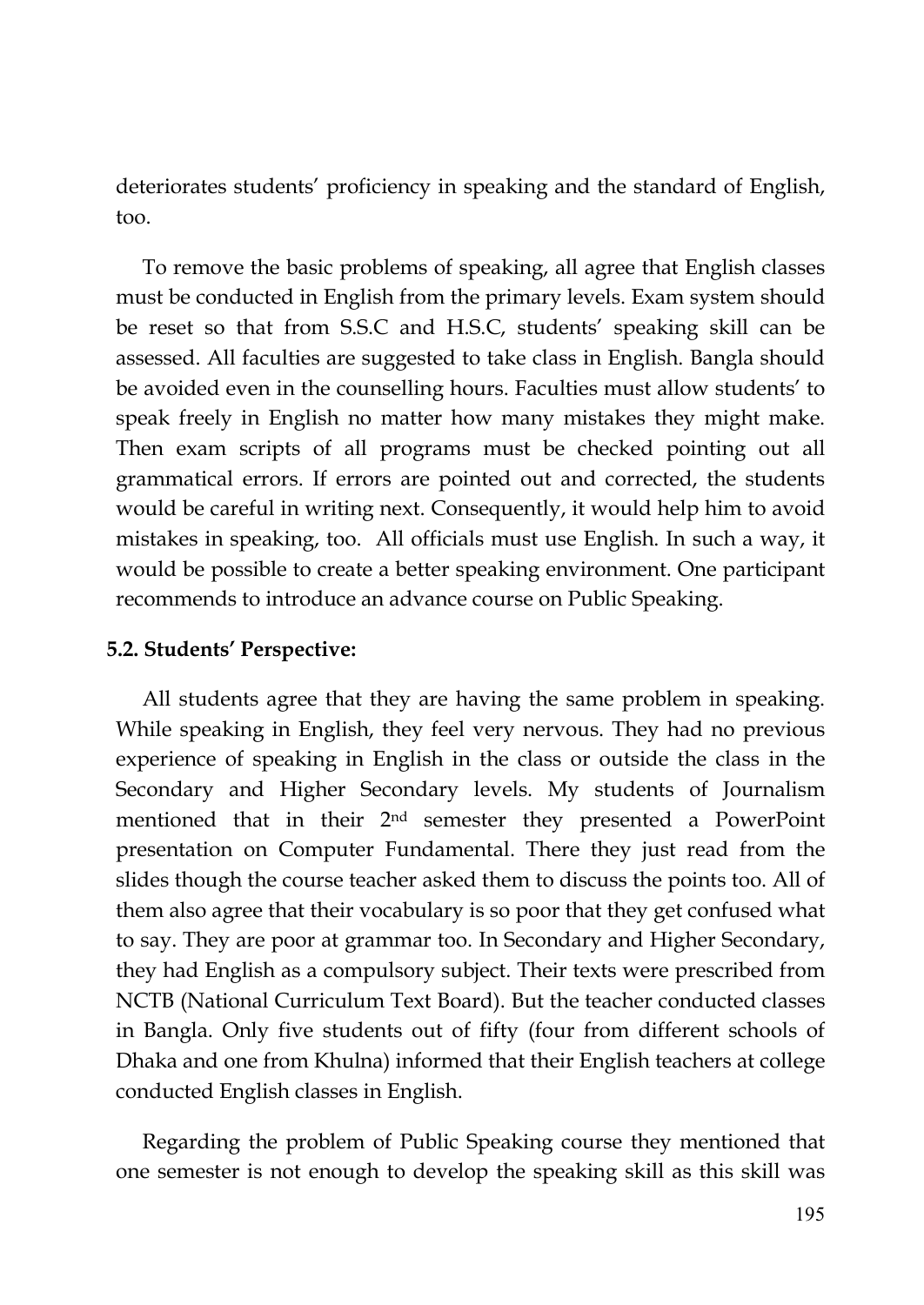never tested before. They need more time to be confident to speak and to present something before an audience with fluency and grammatical accuracy. They also pointed out that their class setting is not at all supportive. Their university building is over market near the main road. Different types of noise bother them in almost every class. In addition, power failure is so frequent that they felt very uncomfortable in an airconditioned room having no windows. Like teachers, they also mentioned logistic support is not very strong at Stamford. Some students demanded to provide loudspeaker or microphone for this course as some used to speak in low voice.

30 students supported the view that Public Speaking course plays a vital role to overcome their problems in speaking. Generally, they are not motivated to speak freely in English, but this course aims to make them good speakers. Teachers encourage and motivate them to speak, ignoring the basic problems. When they prepared their speech, they could contact the respective teacher during the counselling hours to find out the flaws that still remained. Teachers also helped them by providing a word or phrase in the time of presentation if they forgot what to say. After the final presentation, teachers gave feedback, identified problems and suggested what to do for betterment. This course made them more confident as they got chances to speak on different topics.

27 students mentioned that in the beginning they treated this course as a language course. But after few classes they understood to attain a good grade, they must be good presenters. So they practised speaking in English at home. During the theory classes, they tried to ask questions in English.

30 students mentioned their class-mates never played a supportive role as audience. They never liked to listen to their friends' presentations with patience. As soon as one finished his or her presentation, he or she got busy talking with others, or got out of the room for different purpose. Though teachers guided them not to go out and listen to the speech carefully, many students just ignored the advice.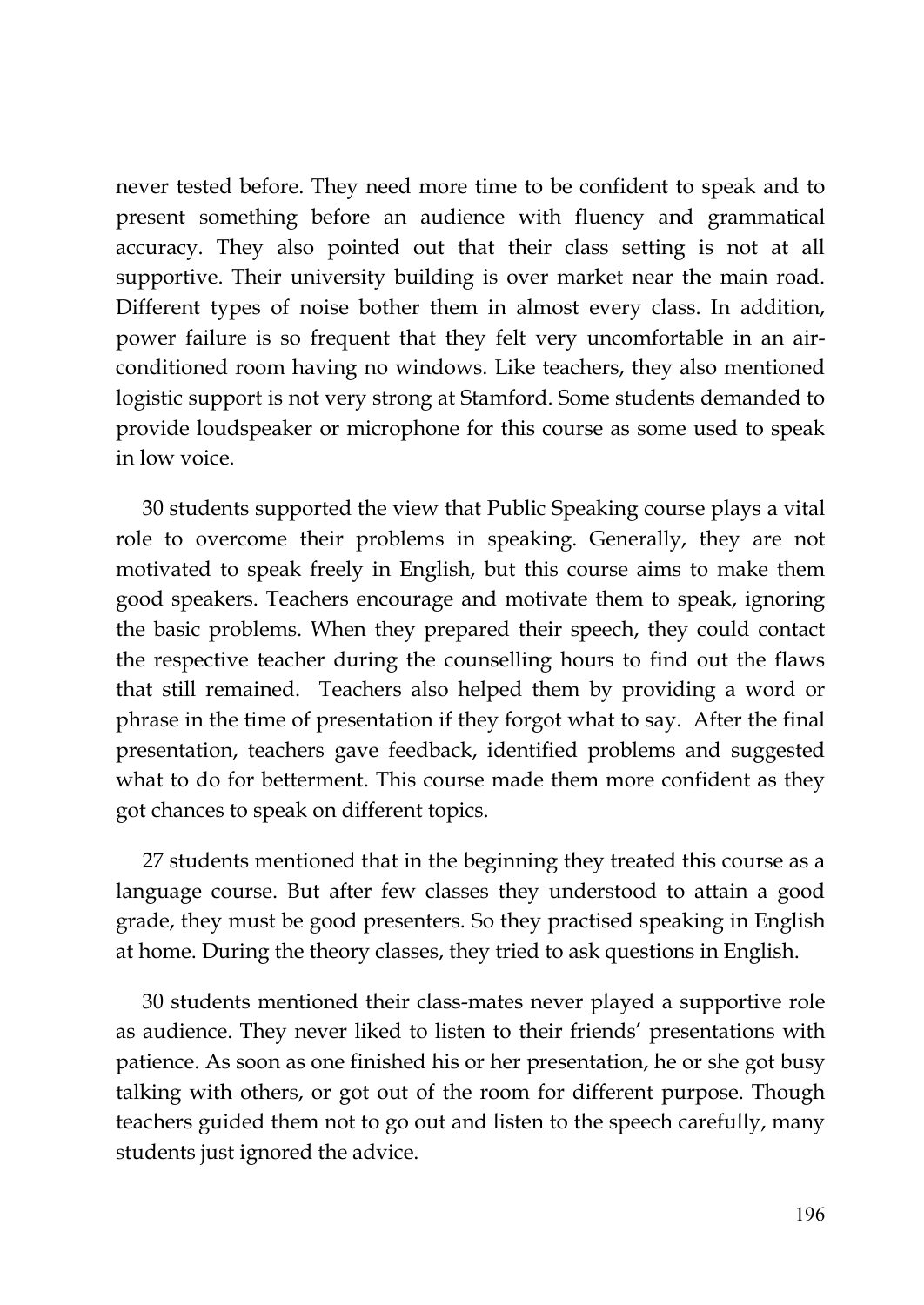#### **6. Suggestions:**

Public Speaking course, no doubt, gives our learners an opportunity to speak in English. For a successful speaking activity in this course we should concern the following issues:

# **6.1. High Motivation:**

We should motivate our students so that they talk a lot inside and outside the classroom. Ur (1996) supports this view. To motivate the learner, teachers must welcome meaningful noise of the interaction in the speaking class. Chambers (1999) claims that our learners are 'image – conscious teenagers" (p. 127) who are alert not to make mistake in speaking, so they keep silent. To reduce their anxiety, the English teacher should select and sequence speaking activities thoughtfully. Indeed, if learners are not encouraged to take risks with their speaking, the teacher needs to promote a classroom environment in which errors are regarded as a part of the learning process and the teacher should correct those errors with sensibility.

# **6.2**. **Managing the large-class:**

Though for a successful speaking activity, moderate class size is desirable, our teachers meet large classes with mixed ability students. Harmer (2007) mentions "in a large class, good class feeling is warmer and more enveloping than it is in a small group" (p. 127). So the best thing is to manage the large class with most thoughtful speaking activity that can confirm the best output from a speaking task.

# **6.3. Administrative Policy**:

University policy must be moderated to ensure better English speaking environment. No officials should use Bangla in the office premises. In that case, learners might have a little scope to use the mother tongue. Ultimately, they will be expert in using situational language. Then necessary changes in the class-setting should be taken into consideration.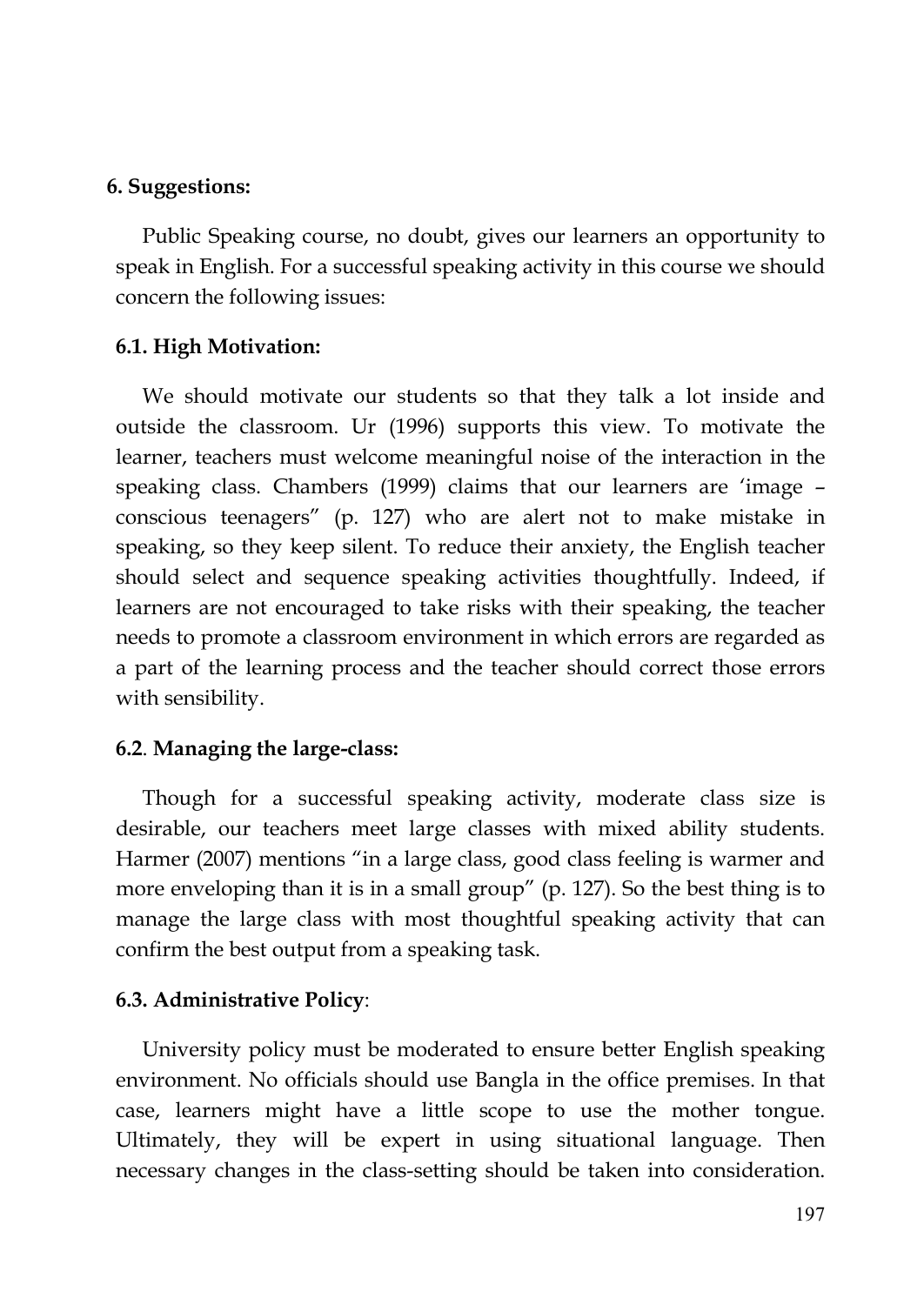Speaking class must not lack in logistics. Lastly, all faculties of all departments should securitize the exam-scripts identifying and correcting all errors in English.

# **Conclusion:**

Public Speaking course at Stamford has broadened a great scope for teaching speaking. Though this is a small scale study, I do believe this paper has tried to point out some important issues related with this course. Risk exists, no doubt, as a single speaking course will never be able to develop learners' speaking skill. However, we can not ignore the possibilities of this course. In this regard, we must update the course-design according to the demand of time. Moreover, trained teachers must be recruited in the secondary and higher secondary levels.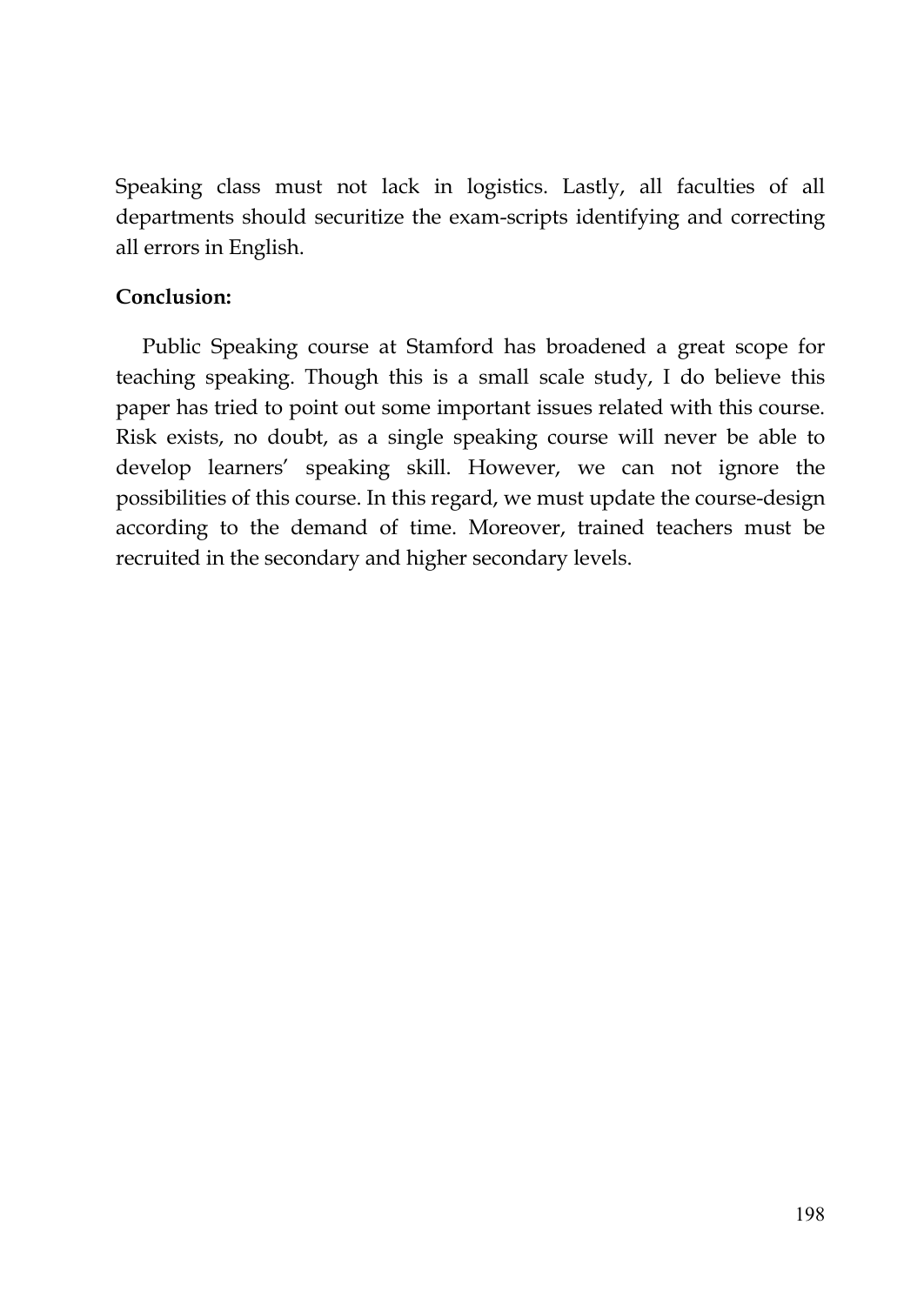#### **References**

- Byrne, D. (1991). *Techniques for Classroom Interaction.* Cambridge: Cambridge University Press.
- Chambers, G. (1999). *Motivating Language Learners*. Clevedon: Multilingual Matters Ltd.
- Doff, A. (1991). *Teaching English.* Cambridge: Cambridge University Press.
- Harrison, B. (1994). *The Literate Imagination.* London: David Fulton.
- Harmer, J. (1992, 2001, 2007). *The Practice of English Language*. London: Pearson Longman.
- Huebner, T. (1960). *Audio Visual Technique in Foreign Language.* New York: Cambridge University Press.
- Lynch, T. (1997). "Nudge, nudge: teacher interventions in task-based learner talk." *ELT Journal, 51*(4), 317-325.
- Lucas, S. (2001). *The Art of Public Speaking (*7<sup>th</sup> ed.). New York: McGrew-Hill Companies.
- Richard, C.J. & Lockhard, C. (1999). *Reflective Teaching in Second Language Classroom.* Cambridge: Cambridge University Press.
- Ur, P. (1991). *Discussion that Work.* Cambridge: Cambridge University Press.
- Ur, P. (1996). *Language Teaching: Practice and Theory.* Cambridge: Cambridge University Press.
- Wiersma, W., & Jurs, S.G. (2005). *Research Methods in Education: An Introduction.* Boston: Pearson.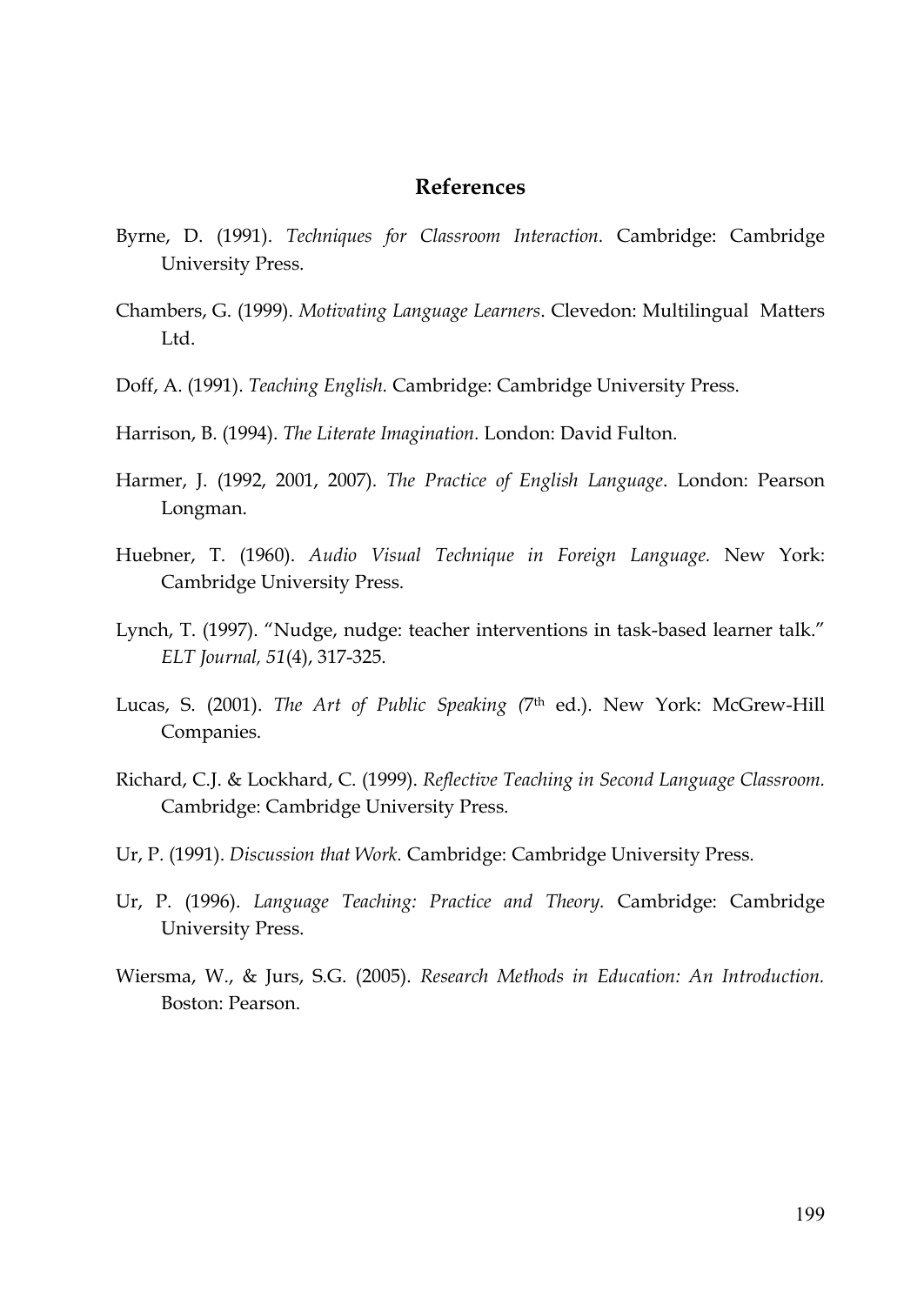# **Appendix A: Interview questions for teachers**

- How long have you been teaching English language at Stamford?
- How many times and with which programs did you conduct classes on Public Speaking?
- How many students are there in every class?
- What are their levels of English language?
- Who should talk most in the speaking class?
- According to you, what are the main reasons for poor skill in speaking?
- Do you think Public Speaking course is helpful to overcome students' basic problems in speaking?
- Mention if there is any problem in the course-design.
- What problems do you face in conducting the speaking class?
- How do you encourage students?

# **Appendix B: Interview questions for students**

- Have you ever exposed to English speaking class? When?
- What kind of problem do you face while speaking in English?
- How did your teacher conduct English classes in S.S.C and H.S.C?
- Is it a language course like English Fundamental or Composition?
- Do you think Public Speaking course is helpful? How?
- According to you what the basic problems in this course?
- Assess your classmates as audience.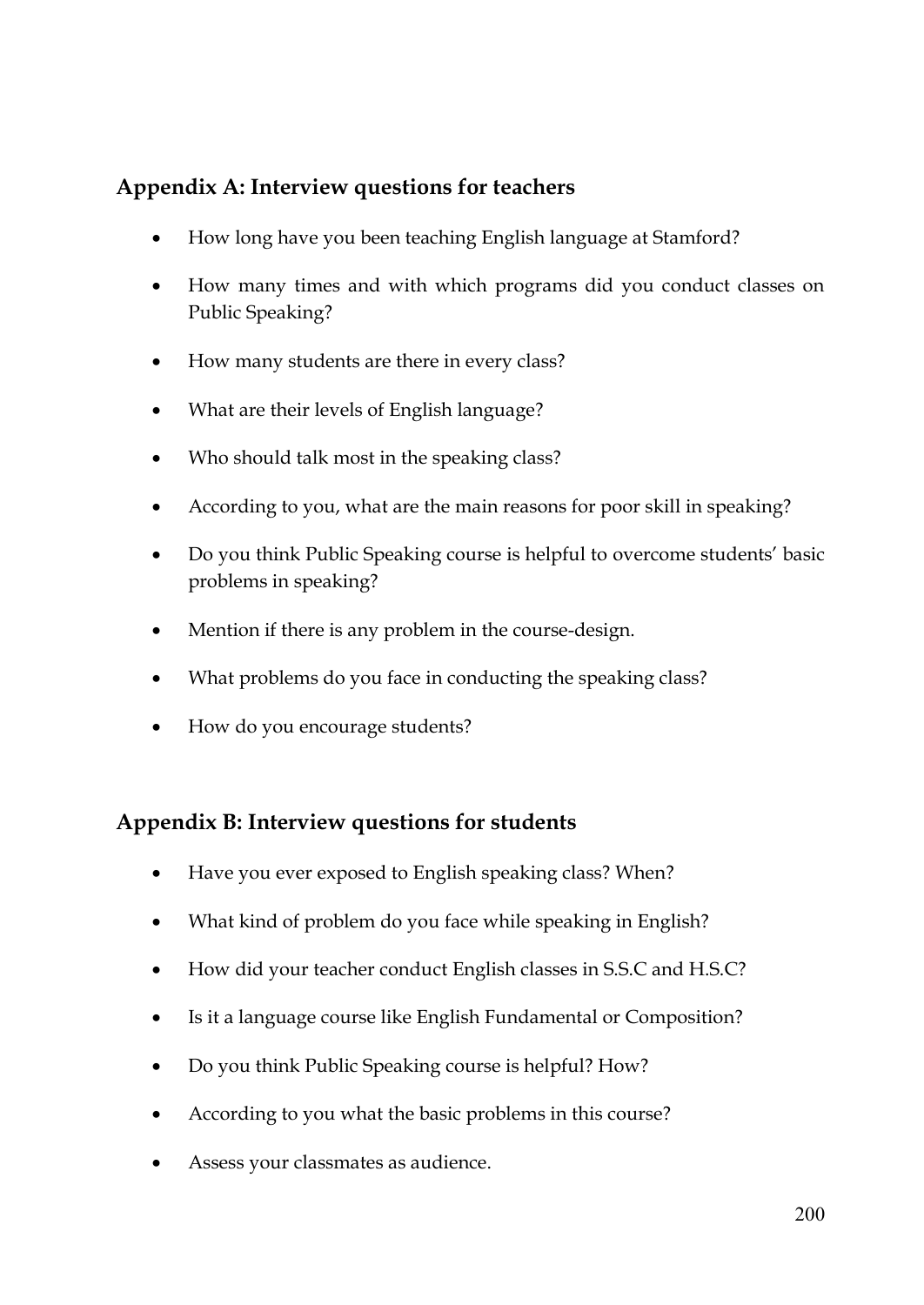# **Appendix C: Observation Checklist:**

# **1. Department and batch:** Law 47-A

# **Number of students:** 46

**Class duration:** 2 hrs 30mins (back-to back class)

| <b>Class</b><br>No | Chapter                                  | <b>Teaching</b><br>Technique                           | Logistic<br>support | Power<br><b>Failure</b> | Students'<br>Performance                                                                                                     |
|--------------------|------------------------------------------|--------------------------------------------------------|---------------------|-------------------------|------------------------------------------------------------------------------------------------------------------------------|
| $\mathbf{1}$       | Introductory<br>Class                    | Ice-breaking &<br>distributing<br>course outline       |                     | 2 times                 | Good                                                                                                                         |
| $\overline{2}$     | Speaking in<br>Public                    | Theory Class-<br>Reading aloud,<br>explanation         | Multi-<br>media     | $3$ to $4$<br>times     | Good,<br>feeling shy                                                                                                         |
| 3                  | Selecting a<br>Topic and<br>Purpose      | Theory<br>Class-reading,<br>explanation and<br>summary | Multi-<br>media     | 4 times                 | Unsatisfactory,<br>poor<br>understanding                                                                                     |
| $\overline{4}$     | Presentation<br>on Self-<br>Introduction | Students'<br>Individual<br>Work                        | Multi-<br>Media     | 2 times                 | Poor at<br>pronunciation,<br>grammar, not<br>fluent,                                                                         |
| 5                  | Analysing<br>the Audience                | Theory class-<br>defining,<br>explanation,<br>summary  | Multi-<br>media     | 4 times                 | Less attentive,<br>silently listen the<br>lectures, no<br>inquiry                                                            |
| 6                  | Presentation<br>on Delivery              | Group work                                             | Multi-<br>media     | $\overline{4}$ times    | Well-prepared<br>but poor<br>performance due<br>to nervousness,<br>poor accent,<br>vocabulary, no<br>grammatical<br>accuracy |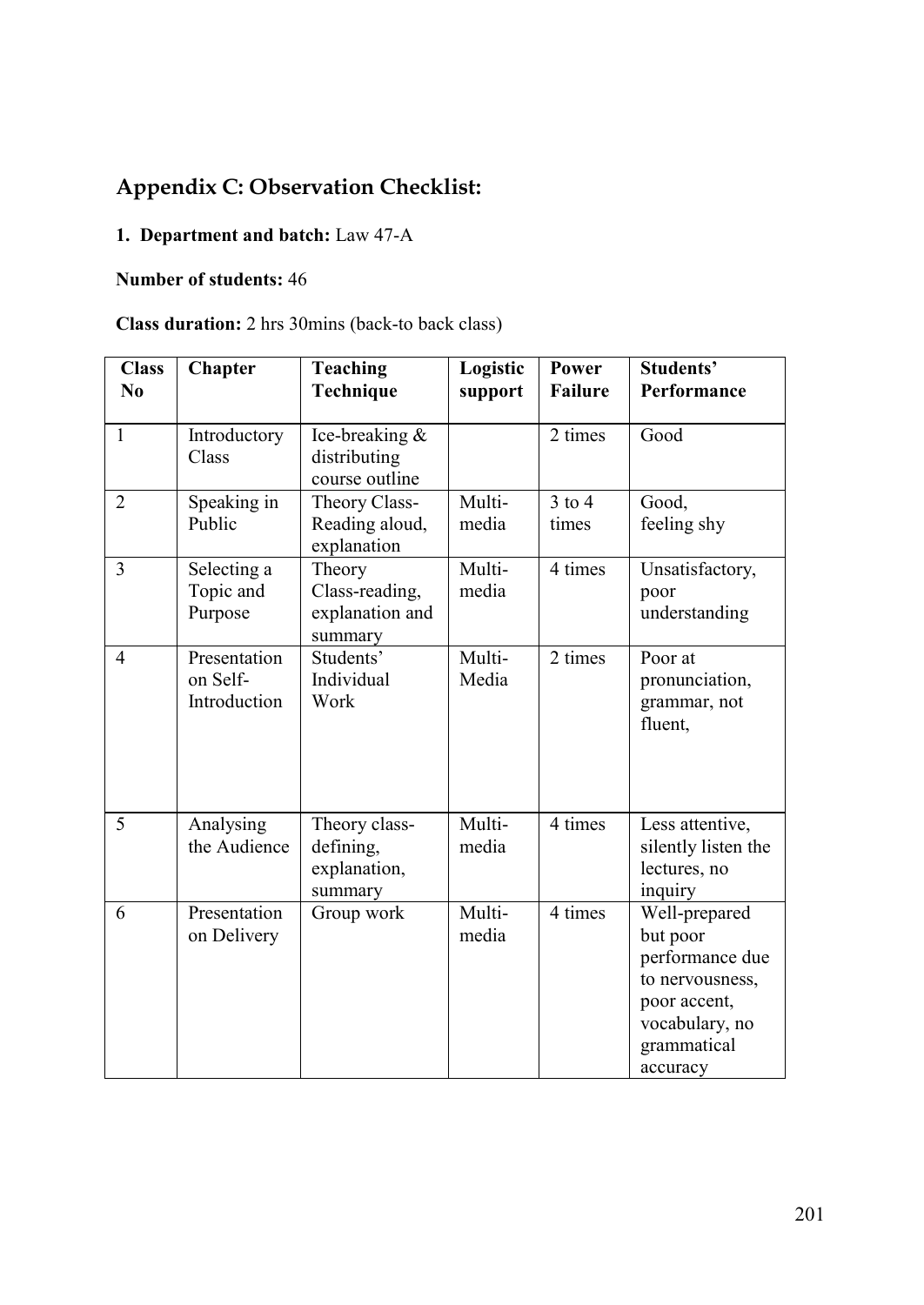# **2. Department and batch:** Law 47-C

# **Number of students:** 44

# **Class duration:** 2 hrs 30mins (back-to back class)

| <b>Class</b><br>N <sub>0</sub> | Chapter                                  | <b>Teaching</b><br>Technique                           | Logistic<br>support | Power<br><b>Failure</b> | Students'<br>Performance                                                               |
|--------------------------------|------------------------------------------|--------------------------------------------------------|---------------------|-------------------------|----------------------------------------------------------------------------------------|
| $\mathbf{1}$                   | Introductory<br>Class                    | Ice-breaking &<br>distributing<br>course outline       |                     | 2 times                 | Average,<br>prefers Bangla<br>while speaking                                           |
| $\overline{2}$                 | Speaking in<br>Public                    | Theory Class-<br>Reading aloud,<br>explanation         | Multi-<br>media     | $3$ to $4$<br>times     | feeling shy,<br>nervous, poor<br>in grammar                                            |
| 3                              | Selecting a<br>Topic and<br>Purpose      | Theory<br>Class-reading,<br>explanation and<br>summary | Multi-<br>media     | 4 times                 | Unsatisfactory,<br>poor<br>understanding,<br>no inquiry                                |
| $\overline{4}$                 | Presentation<br>on Self-<br>Introduction | Students'<br>Individual<br>Work                        | Multi-<br>Media     | 2 times                 | Mixed.<br>poor in<br>pronunciation,<br>grammar, not<br>fluent, eager to<br>leave class |
| 5                              | Analysing<br>the Audience                | Theory class-<br>defining,<br>explanation,<br>summary  | Multi-<br>media     | 4 times                 | Less attentive,<br>silently listen<br>the lectures, no<br>inquiry                      |
| 6                              | Presentation<br>on Delivery              | Group work                                             | Multi-<br>media     | 4 times                 | Well-prepared<br>average<br>performance,<br>some showed<br>improvement                 |